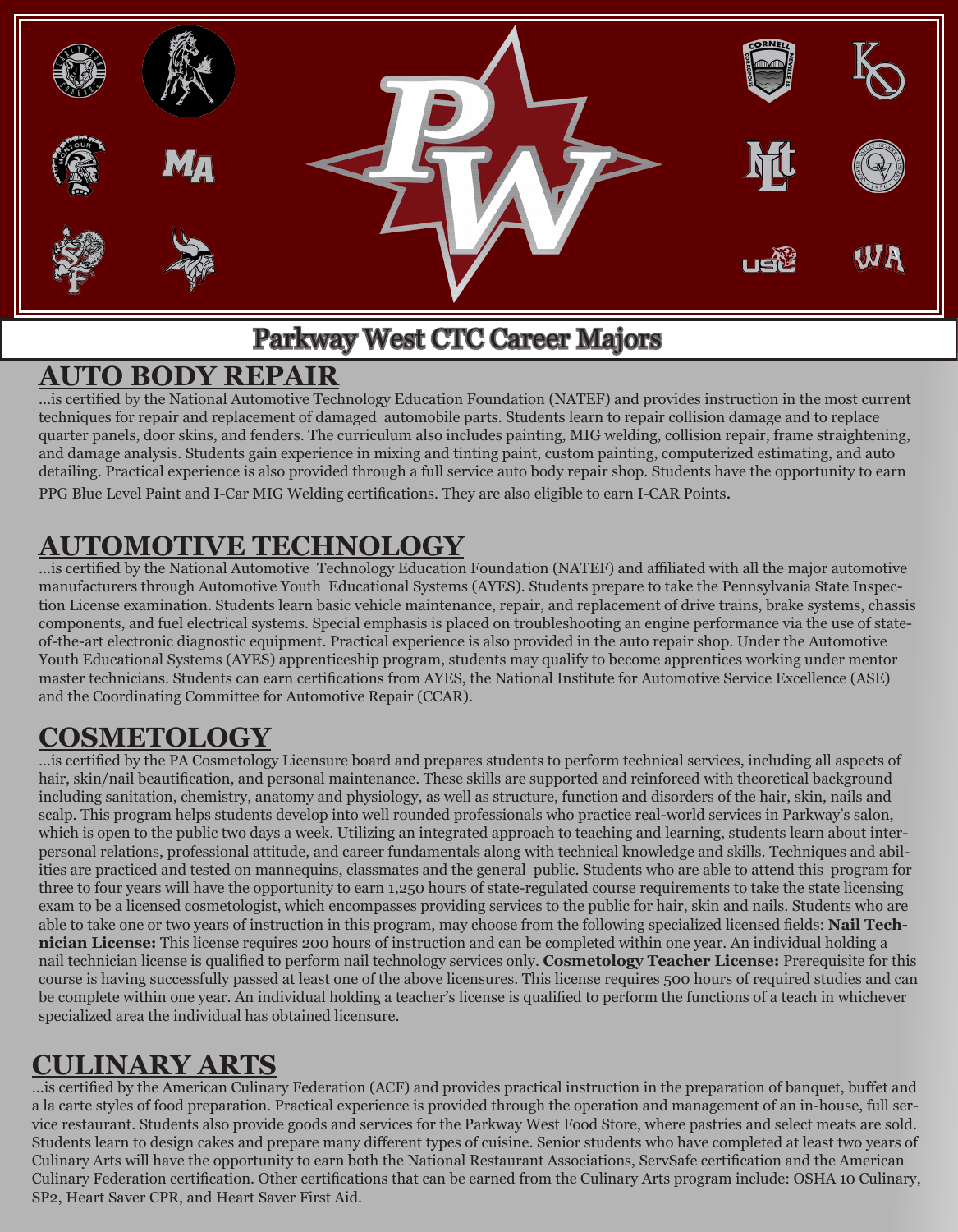## **CONSTRUCTION TECHNOLOGY CLUSTER**

 $\overline{a}^*$  Construction Cluster students will spend 9 weeks in each of the programs below. Students will then choose a program concentration after his/her first year. The construction cluster programs include: Carpentry, Electrical Systems Technology, HVAC/R, and Welding Technology.

The four programs are addressed below:

**\*\*CARPENTRY...**is certified by the Builders Association of Metropolitan Pittsburgh (BAMP). A student in the Carpentry program will apply technical knowledge and skills to layout, fabricate, erect, install and repair structures and fixtures using hand and power tools, scaffolding and specialty tools used in the construction trade. This program includes instruction in common systems of framing, construction materials, estimating, blueprint reading and finish carpentry techniques. Students will be given the opportunity to earn a 10-hour Occupational Safety and Health Administration (OSHA) Construction card. Students have the potential to earn 17 certifications through NCCER.

#### **\*\*ELECTRICAL SYSTEMS TECHNOLOGY**...is certified by the Builders Associa-

tion of Metropolitan Pittsburgh (BAMP) and teaches students the integral components of the electrical industry for entry level employment in residential, commercial, and/or light industrial locations. The basis of instruction is in the layout, assembly, installation, wiring, maintenance, and trouble-shooting of electrical systems. Understanding programmable logistical controls (PLC's) and how transformers operate are also covered. Students have the opportunity to earn 20 certifications through NC-CER.

**\*\*HVAC/R**...is certified by the Builders Association of Metropolitan Pittsburgh (BAMP) and provides instruction in basic and advanced electrical theory, troubleshooting and repair of residential and commerical heating, air-conditioning, and refrigeration systems. Students will be given the opportunity to earn a 10-hour Occupational Safety and Heath Administration (OSHA) Construction Card. Students can earn the NCCER certifications Core, Type 1 and Type 2. They can also earn EPA Section 608 Refrigeration and Gas Tight Certification for CSST pipe.

**\*\*WELDING TECHNOLOGY**...is certified by the American Welding Society (AWS) and covers several types of welding processes by which metal may be bent, cut or welded together, including oxy-fuel, shielded metal arc, gas metal arc, gas tungsten arc, flux core welding, carbon arc, plasma cutting, and oxy-fuel brazing. Students will learn the importance of industry safety, measuring instruments, hand tools, grinders, metallurgy, blueprint reading, electrical principles, layout/design, and fabrication. They will also learn how to prepare materials lists for cost estimates. Students have the opportunity to earn several American Welding Society (AWS)

#### **CYBER SECURITY & NETWORK TECHNOLOGY**

...is certified by Cisco IT Essentials and prepares students who are interested in networking and computer diagnostics. It begins with Cisco IT Essentials, PC Hardware and software, and networking operating systems. Students initially prepare for CompTIA A+ and Comp TIA Server + certifications and then, through Cisco CCNA Discovery course, students learn networking concepts based on typical networks that one might encounter in a home or small office, or in larger, more complex enterprise models. Finally, students can prepare for the Cisco CCENT and Cisco CCNA certifications.

## **DIESEL TECHNOLOGY**

...is certified by the National Institute for Automotive Service Excellence (ASE) and students will learn about the operation, maintenance, and overhaul of diesel powered equipment. Diesel engines are found in military vehicles, trucks, trains, buses, construction and agricultural equipment. As the diesel equipment industry expands, the demand for mechanics and technicians to repair and maintain diesel equipment will continue to grow. Students will learn the fundamentals of hydraulics and have the opportunity to earn an Air Conditioning Recovery Certification. Students can earn certifications from the National Institute for Automotive Service Excellence (ASE), Refrigeration 609, Class I & III State Inspection, Forklift Operations.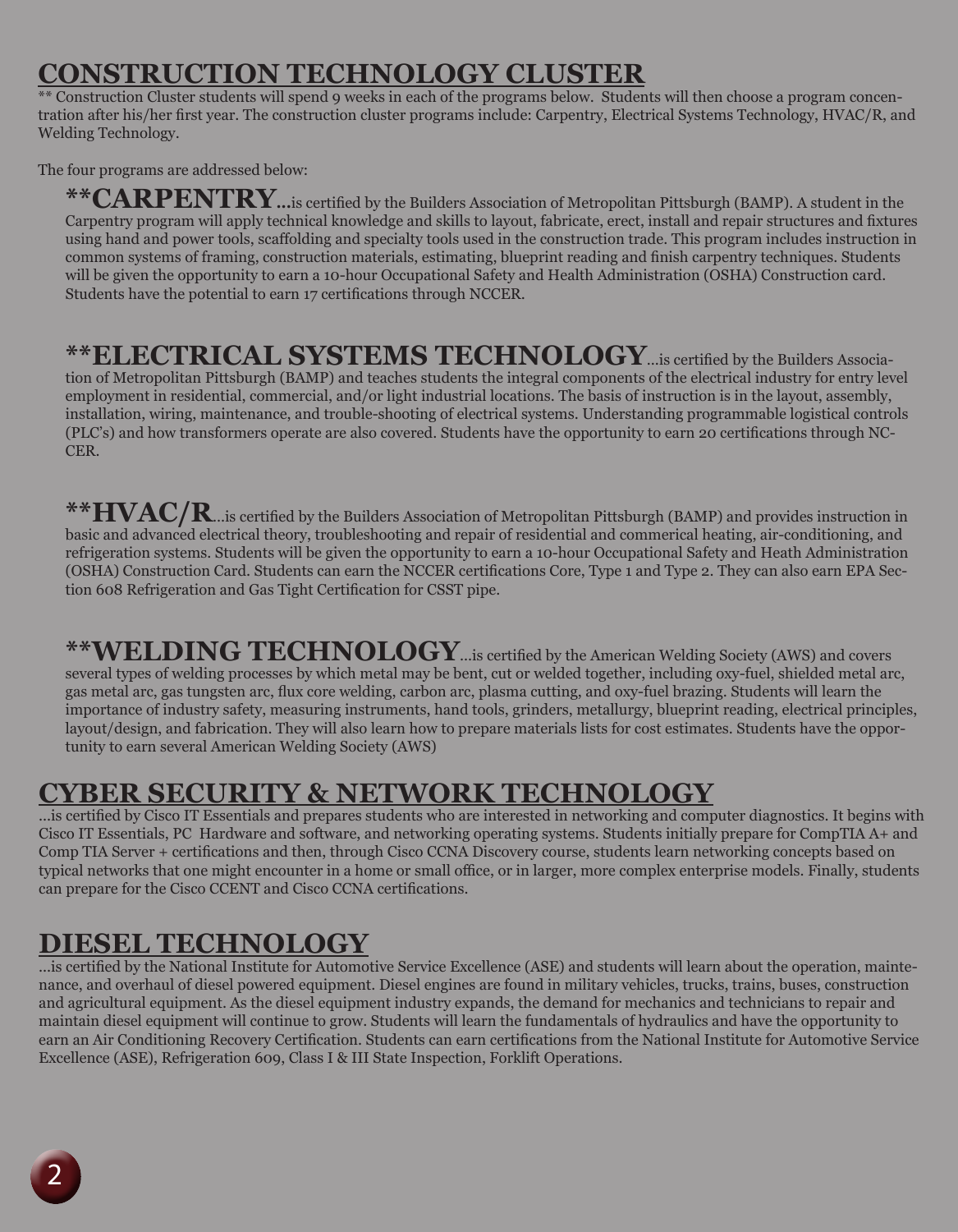# **GRAPHIC ARTS & PRODUCTION TECHNOLOGY**

...is certified by Adobe Certified Associate and is an instructional program that prepares individuals to apply technical knowledge and skills to plan, prepare and execute commercial and industrial visual image and print products using mechanical and digital graphic and printing equipment. Students learn desktop publishing, layout, composition, digital printing and bindery as well as photography and other graphic arts techniques. Emphasis is on typographical layout and design using computer graphics, digital printing, bindery and finishing techniques, ink and color preparation. Students will also learn large format digital printing with application of a wide variety of output and vinyl applications including heat press and apparel design.

## **HEALTH OCCUPATIONS TECHNOLOGY**

...is certified by the PA Department of Health and students have the opportunity to participate in a wide-range of real-world clinical and job shadowing experiences at many different local healthcare providers. Clinical experiences may include: child care, long term care, emergency nursing, recovery room nursing, radiology, medical records, operating room observation, pharmacy, physical/occupational therapy, and/or lab technician. Students will have the opportunity to earn and complete the American Heart Association "CPR for Healthcare Providers" certification and the following certifications in relation to the Health Care industry: Pennsylvania State Nurse Aid Registry (C.N.A). For first and second year students, instruction begins with anatomy, physiology and medical terminology. Special attention is given to medical office examinations, treatment and patient care. Personal Care Home Direct Care Staff: For first and second year students, this component offers a competency test from the PA Department of Public Welfare and it prepares students to work in a personal care home as a direct care giver. **Pharmacy Technician Certification (CPhT):** After successful completion of this one-year, 12th grade course, students will assist the pharmacist in a variety of tasks. Module and lab work includes: controlled substances, laws and regulations, drug classifications, frequently prescribed medications, prescription information, preparing/dispensing prescriptions, calculations, sterile products, unit dose and repackaging. **Phlebotomy Technician Certification (CPT):** This is a one semester certification course directed towards 12th grade students. Module and lab work includes: anatomy and physiology, infection control, safety and compliance, patient preparation, collection techniques, and processing collected samples. Students must demonstrate a minimum of 30 successful Venipunctures and 10 successful capillary punctures.

## **PUBLIC SAFETY TECHNOLOGY**

...is certified by NIMS and focuses on careers relating to emergency medical services, fire fighting, law enforcement, and emergency management services. In order to successfully complete the program, students must meet minimum proficiency levels in all public safety areas. Instruction is provided in disaster situation/management, hazardous materials handling, pre-hospital medical care, map reading, fire fighting, the judicial system, and emergency dispatching. Students have the opportunity to earn the following certifications: Emergency medical technician– Basic (EMT-B), PA Essentials of Firefighting, Hazardous Materials Awareness and Operations, Basic Rigging for Rope Rescue, and Tactical Handcuffing.

## **VETERINARY ASSISTANT TECHNOLOGY**

...is certified by the National Association of Veterinary Technicians in America (NAVTA) and students will learn to keep medical records, schedule appointments, offer client education, practice laboratory procedures, assist with nursing duties, prepare animals for surgeries, and assist during routine physical exams. Students will also gain a solid educational base on which to build a post-secondary degree. This program may lead to additional career pathways such as Animal Trainer, Veterinary Assistant, Kennel Assistant, Research Assistant, Groomers, Animal Control Workers, Veterinary Technician, Veterinary Technologist and Veterinarian. Students may earn the following certifications: NAVTA, OSHA 10 Agriculture, OSHA 10 Healthcare, Pet Tech First Aid and CPR.

#### **SPORTS MEDICINE & REHABILITATION THERAPY TECHNOLOGY (SMARTT)**

...is certified by the American College of Sports Medicine (ACSM) and prepares students to work in the field of physical therapy, occupational therapy and sports medicine. Students will develop skills in prevention, assessment, prognosis, and rehabilitation of injuries and other health conditions. Students will learn the principles of developing a plan of care, including: evaluation, interventions, assessment, goal setting and discharge. Students will also learn how to develop a diet for healthy individuals and for special populations through a comprehensive understanding of nutrition. Students will also be prepared to sit for the ACSM certified personal trainer exam and have the opportunity to earn the CPT credential.